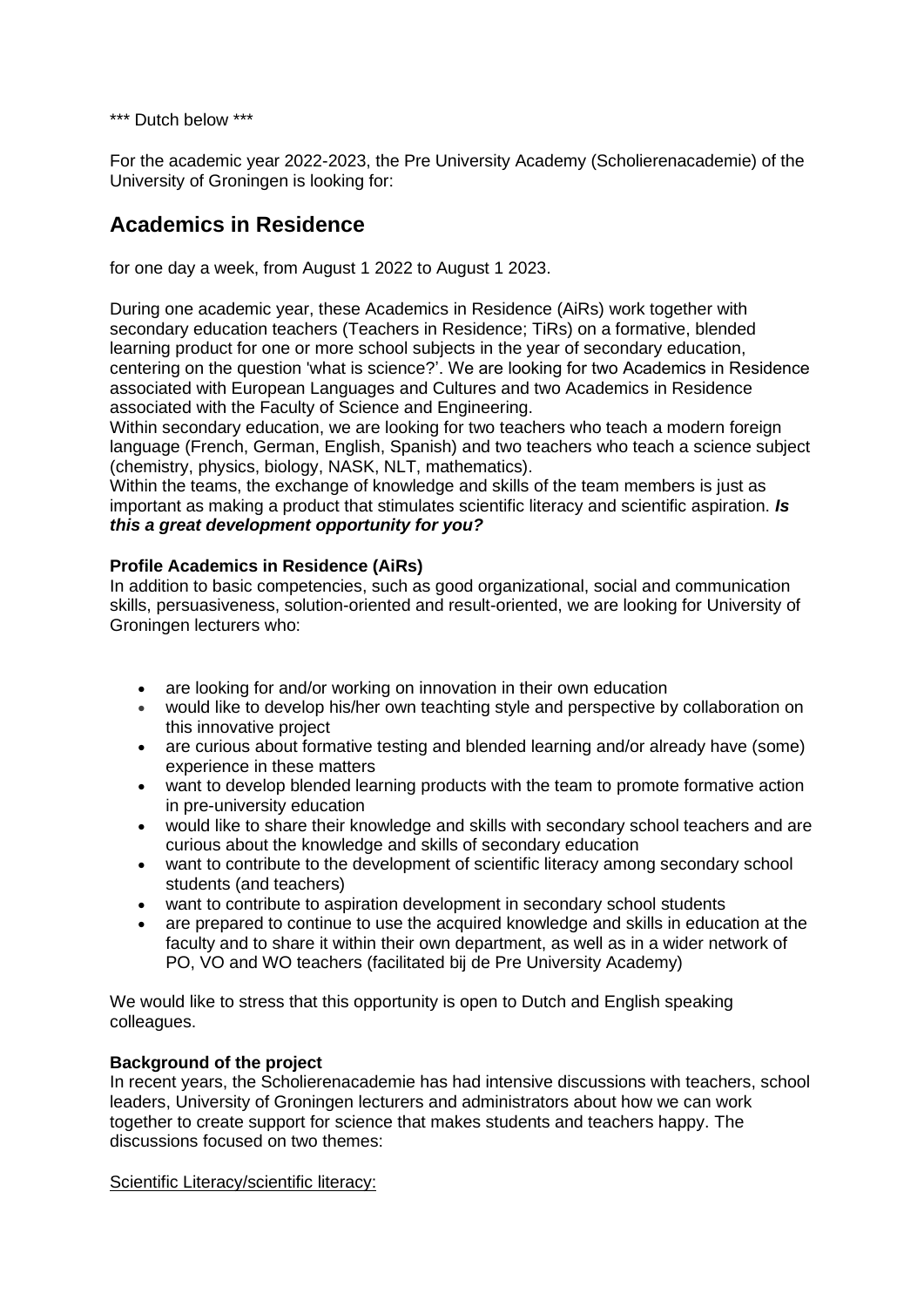- How can we make students more scientifically proficient, so that they understand the (added) value of scientific knowledge and scientific research (for example in the daily life of a student, but also as a possible further education or career)?
- How can we show science better or more clearly in pre-university education?
- What skills do students need to be able to cope well as university students?
- What problems do secondary teachers and UG lecturers encounter when it comes to scientific literacy among pupils and students?

### Aspiration:

- 1. How can we encourage pre university students who have no examples of academics or scientists in their immediate environment to think about whether they could see themselves as scientists?
- 2. How can we make pre university students' and teachers' perceptions of the question 'what is science' more complete, more nuanced, 'rounder'?

One of the conclusions from all these discussions is that it would be good to exchange knowledge and skills between primary education (PO), secondary education (VO) and scientific education (WO), in order to share each other's experience and knowledge.

#### **VO-WO teams**

We therefore want to start with two VO-WO teams in the pilot year 2022-2023; one in the domain of modern foreign languages and one in the beta domain. In the following years we want to scale up to four teams per year, including a PO-WO team.

The Scholierenacademie has already gained a lot of experience with these types of teams in recent years. In collaboration with scientists, we have developed materials for primary and secondary education. These materials introduce students (and teachers) to current scientific research and research skills. Recent examples include:

- Junior MOOC Sustainability. Target group: upper primary education. Three University of Groningen scientists contributed to this. See: [www.rug.nl/juniormooc](http://www.rug.nl/juniormooc)
- Expedition Research. Target group: year one and two secondary education. Three University of Groningen scientists contributed to this. See: [www.rug.nl/expeditieonderzoek](http://www.rug.nl/expeditieonderzoek)
- Knowlands. Target group: year three and four secondary education. Twelve University of Groningen scientists contributed to this. See: [www.rug.nl/knowlands](http://www.rug.nl/knowlands)

New in this upcoming year is that - where previously scientists more or less 'did it on the side', in addition to their regular work - scientists will now become fully-fledged members of the teams and from that role will make a substantive contribution, during one day a week. The faculty boards of Arts and Humanities and of FSE are supportive of this construction.

During the project year, the AiRs share their insights and questions with their peers within their own faculty and/or department, within the Advisory Council (sounding board consisting of secondary education teachers from the Northern Netherlands) of the Scholierenacademie and present the results at a concluding symposium that is accessible to all professionals from primary, secondary and university education.

# **Does this make you curious?**

Please contact Drs. Anita Warmelink (head of the Scholierenacademie): [g.h.warmelink@rug.nl](mailto:g.h.warmelink@rug.nl) =================================================================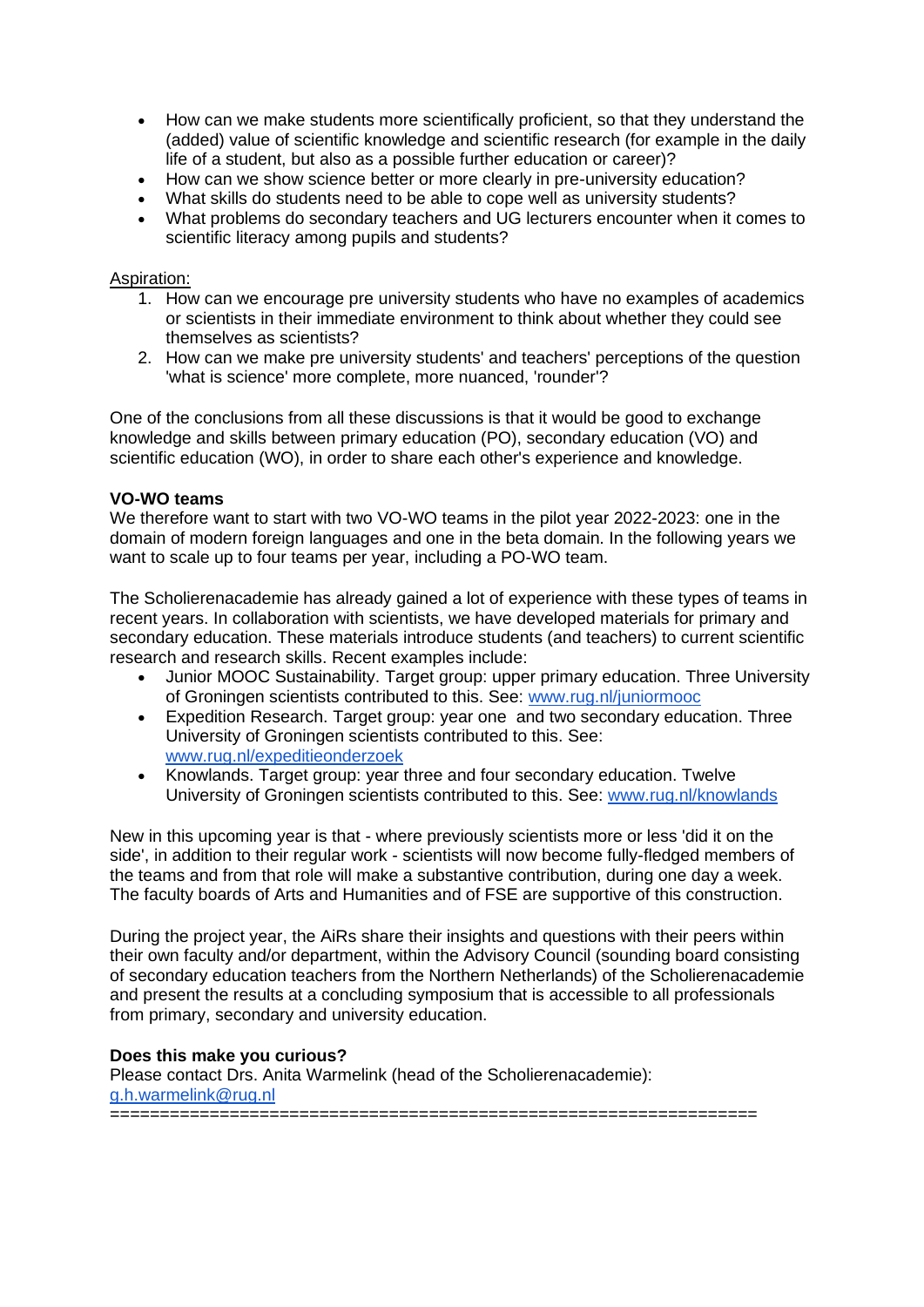Voor het academisch jaar 2022-2023 is de Scholierenacademie van de Rijksuniversiteit Groningen op zoek naar:

# **Academics in Residence**

voor één dag in de week, van 1 augustus 2022 tot 1 augustus 2023.

Gedurende 1 jaar werken deze Academics in Residence (AiR's) samen met leraren uit het voortgezet onderwijs (Teachers in Residence; TiR's) aan een formatief, *blended learning* product voor een of meerdere schoolvakken in havo/vwo brugklas, waarbij de vraag 'wat is wetenschap' centraal staat. We zijn op zoek naar 2 Academic in Residence verbonden aan Europese Talen en Culturen en 2 Academics in Residence verbonden aan de Faculteit Science and Engineering. Binnen het voortgezet onderwijs zijn we op zoek naar twee leraren die een moderne vreemde taal (Frans, Duits, Engels, Spaans) geven en twee leraren die een bèta-vak geven (scheikunde, natuurkunde, biologie, NASK, NLT, wiskunde). Binnen de teams staat de uitwisseling van kennis en kunde van de teamleden net zo centraal als het maken van een product dat scientific literacy en wetenschappelijke aspiratievorming stimuleert. Is dit een mooie ontwikkelkans voor jou?

# **Profiel Academics in Residence**

Naast basiscompetenties, zoals goede organisatorische, sociale en communicatieve vaardigheden, overtuigingskracht, oplossingsgerichtheid en resultaatgerichtheid, zijn wij op zoek naar RUG-docenten die:

- op zoek zijn naar en/of bezig zijn met vernieuwing in hun eigen onderwijs
- de wijze waarop zij hun onderwijs invullen verder willen ontwikkelen door mee te doen aan dit project
- nieuwsgierig zijn naar formatief handelen en *blended learning* en/of hier al (enige) ervaring mee hebben
- in teamverband *blended learning* producten willen ontwikkelen die formatief handelen bevorderen in het vwo
- hun kennis en kunde graag willen delen met het VO en nieuwsgierig zijn naar de kennis en kunde van het VO
- bij willen dragen aan de ontwikkeling van *scientific literacy* onder leerlingen (en leraren)
- bij willen dragen aan aspiratie-ontwikkeling bij leerlingen
- bereid zijn de opgedane kennis en kunde verder in te blijven inzetten in het onderwijs op de faculteit en te delen binnen de eigen vakgroep, evenals in een breder netwerk van PO, VO en WO-docenten.

# **Achtergrond project**

De afgelopen jaren heeft de Scholierenacademie intensief gesproken met leraren, schoolleiders, RUG-docenten en bestuurders over de vraag hoe we samen kunnen werken aan draagvlak voor wetenschap blij leerlingen en leraren. De gesprekken gingen over twee thema's:

- A. Scientific Literacy/wetenschappelijke geletterdheid:
	- Hoe kunnen we leerlingen wetenschapsvaardiger maken, zodat ze begrijpen wat de (meer)waarde van wetenschappelijke kennis en wetenschappelijk onderzoek is (in bijvoorbeeld het dagelijks leven van een leerling, maar ook als mogelijke vervolgopleiding of carrière)?
	- Hoe kunnen we wetenschap beter of duidelijker tot zijn recht laten komen in het vwo?